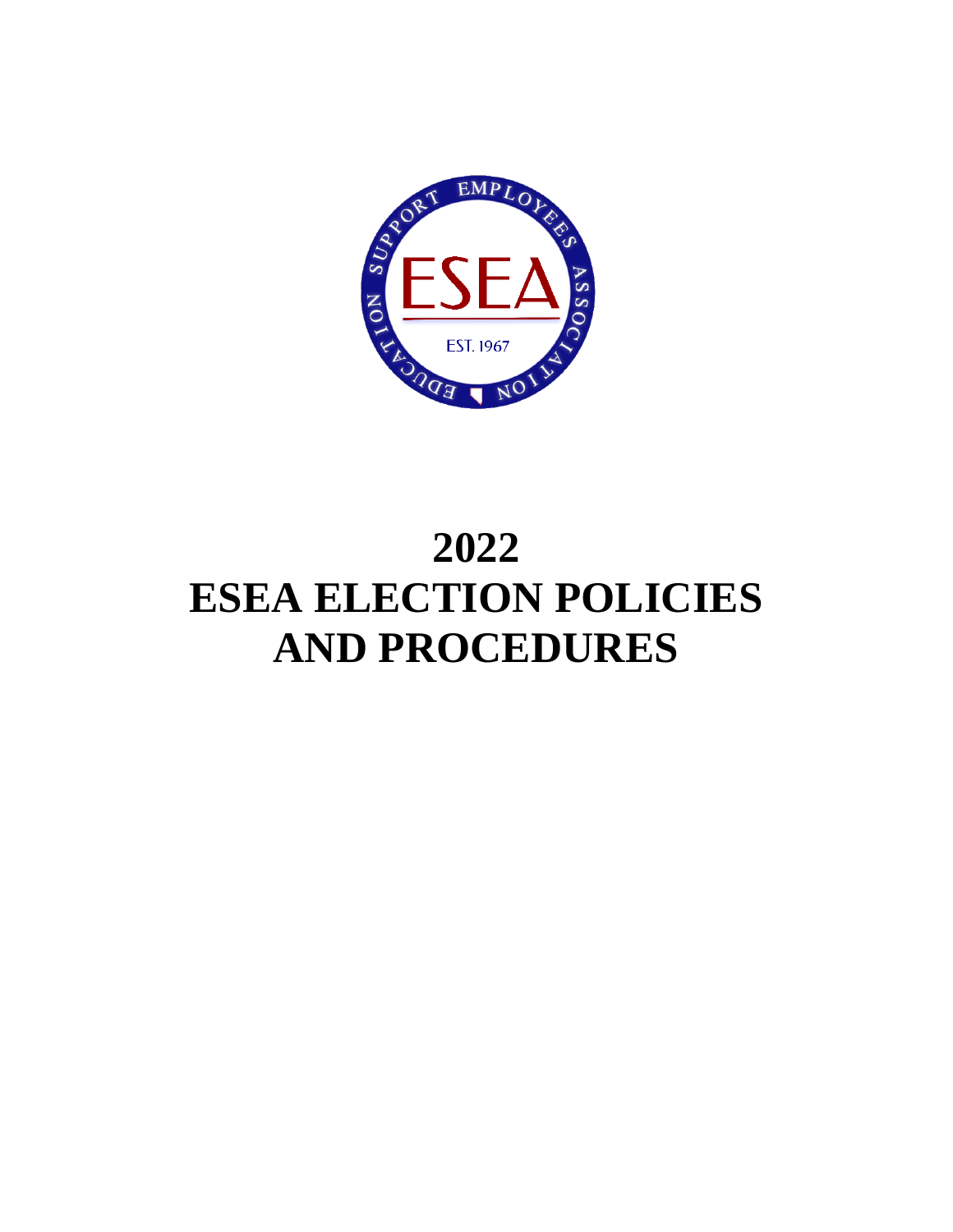| $\mathbf{I}$ .  |                                                                                |  |  |
|-----------------|--------------------------------------------------------------------------------|--|--|
| A.              |                                                                                |  |  |
| <b>B.</b>       |                                                                                |  |  |
| $\mathbf{C}$ .  |                                                                                |  |  |
| D.              |                                                                                |  |  |
| Ε.              |                                                                                |  |  |
| F.              |                                                                                |  |  |
| П.              |                                                                                |  |  |
| A.              |                                                                                |  |  |
| В.              |                                                                                |  |  |
| $\mathcal{C}$ . |                                                                                |  |  |
| D.              |                                                                                |  |  |
| Ε.              |                                                                                |  |  |
| F.              |                                                                                |  |  |
| G.              |                                                                                |  |  |
| H.              |                                                                                |  |  |
| I.              |                                                                                |  |  |
| J.              | ESEA Representative to the Clark County NSEA Together In Politics Coordinating |  |  |
|                 |                                                                                |  |  |
| Ш.              |                                                                                |  |  |
| IV.             |                                                                                |  |  |
| A.              |                                                                                |  |  |
| <b>B.</b>       |                                                                                |  |  |
| $\mathbf{C}$ .  |                                                                                |  |  |
| D.              |                                                                                |  |  |
| Ε.              |                                                                                |  |  |
| F.              | Role of Elected Leaders in Candidate Elections Campaign                        |  |  |
| V.              |                                                                                |  |  |
| A.              |                                                                                |  |  |
| <b>B.</b>       |                                                                                |  |  |
| VI.             |                                                                                |  |  |
| A.              |                                                                                |  |  |
| <b>B.</b>       |                                                                                |  |  |
| $C_{t}$         |                                                                                |  |  |
| C.              |                                                                                |  |  |
| D.              |                                                                                |  |  |
| E.              |                                                                                |  |  |
| F.              |                                                                                |  |  |
| VII.            |                                                                                |  |  |
| VIII.           |                                                                                |  |  |
| IX.             |                                                                                |  |  |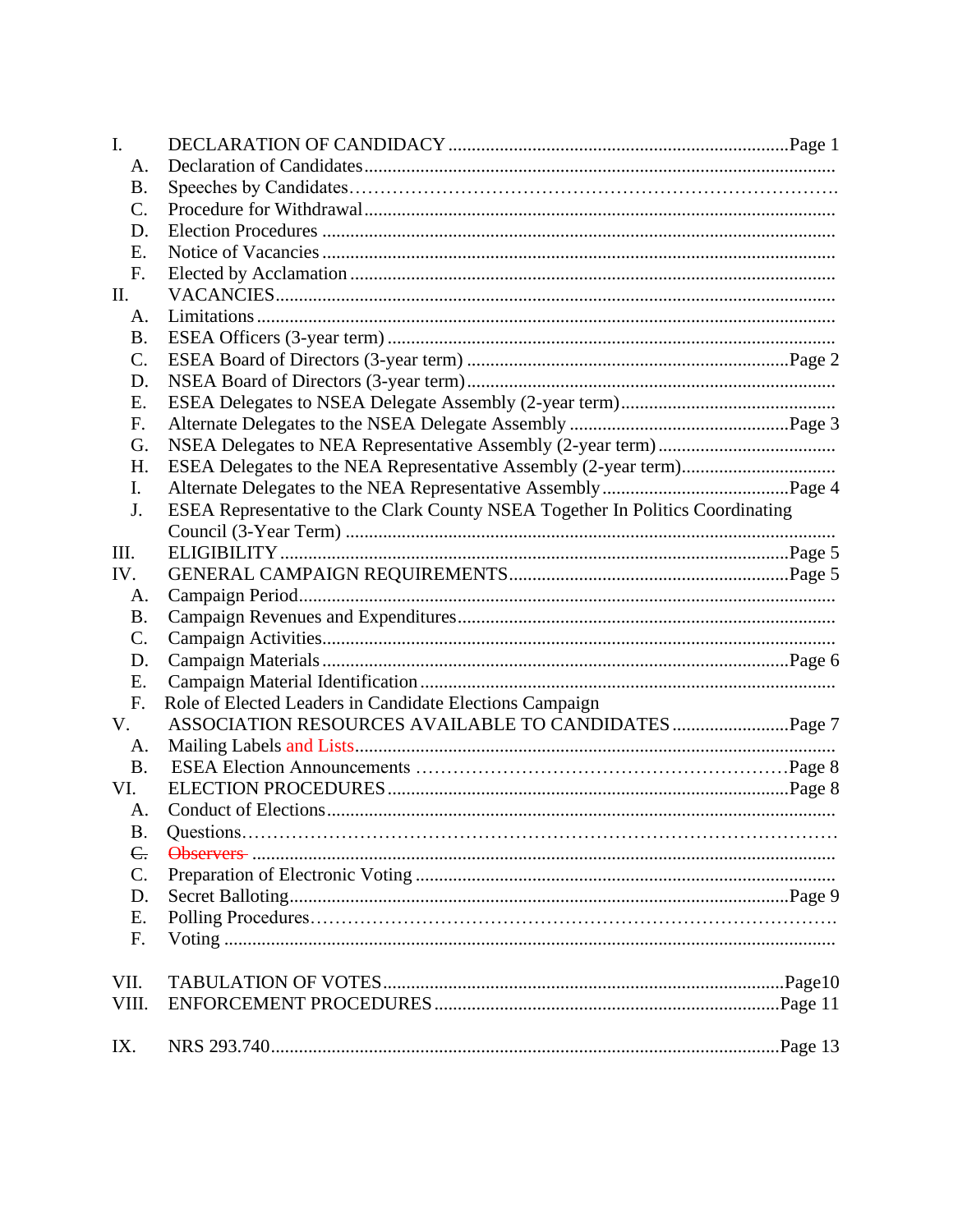# **I. DECLARATIONS OF CANDIDACY**

#### **A. Declaration of candidate**

Declaration of candidacy will open during the January Representative Council meeting. To run for ESEA Officer or Board seat position, the member must be present **in person or virtually via zoom** at the January Representative Council meeting.

#### **All declarations will be closed at 5:00pm the day after the end of the January Representative Council Meeting and will not be re-opened.**

#### **B. Speeches by Candidates**

The candidates for the ESEA Officers, ESEA Board of Directors, and NSEA Board of Directors, ESEA TIP, NSEA Delegate Assembly and NEA Representative Assembly shall be allowed two (2) minutes for candidate speeches at the **January 12, 2022** Representative Council Meeting.

#### <span id="page-2-0"></span>**C. Procedure for Withdrawal**

Any candidate wishing to withdraw from a race must do so in writing to the Election Committee, prior to the final copy of the candidate list being initialed by the Chairperson of the Election Committee, on **Friday, January 21, 2022**.

#### <span id="page-2-1"></span>**D. Election Procedures**

Election procedures, once approved by the ESEA Board of Directors, will be posted on the website for review to be presented at the December Representative Council Meeting. Copies will also be available at the ESEA office.

#### <span id="page-2-2"></span>**E. Notice of Vacancies**

Notice of the positions for which members may be elected will be available at the ESEA Office, 3511 E. Harmon Ave, Las Vegas, Nevada 89121 and on the ESEA website at www.esea-nv.org.

#### <span id="page-2-3"></span>**F. Elected by Acclamation**

If the number of candidates equals the number of vacancies for the same office, the candidates shall be declared elected after declarations are verified in accordance with NSEA and NEA Bylaws.

#### <span id="page-2-5"></span><span id="page-2-4"></span>**II. VACANCIES**

#### **A. Limitations**

Candidates will be subject to the following limitations:

-One (1) ESEA Officer or one (1) ESEA Directors Position. Candidates may not run for more than one ESEA board position.

-One (1) NSEA Board of Directors position. Candidates may not run for more than one NSEA Board of Directors position. ESEA Board of Director Candidates may run for one (1) NSEA Board of Director seat.

#### **B. ESEA Officers (3-year term)**

<span id="page-2-6"></span>The composition and terms of the ESEA officers are stated in the ESEA Bylaws: Article V, Section 1. The positions open for the 2022 Election are the following: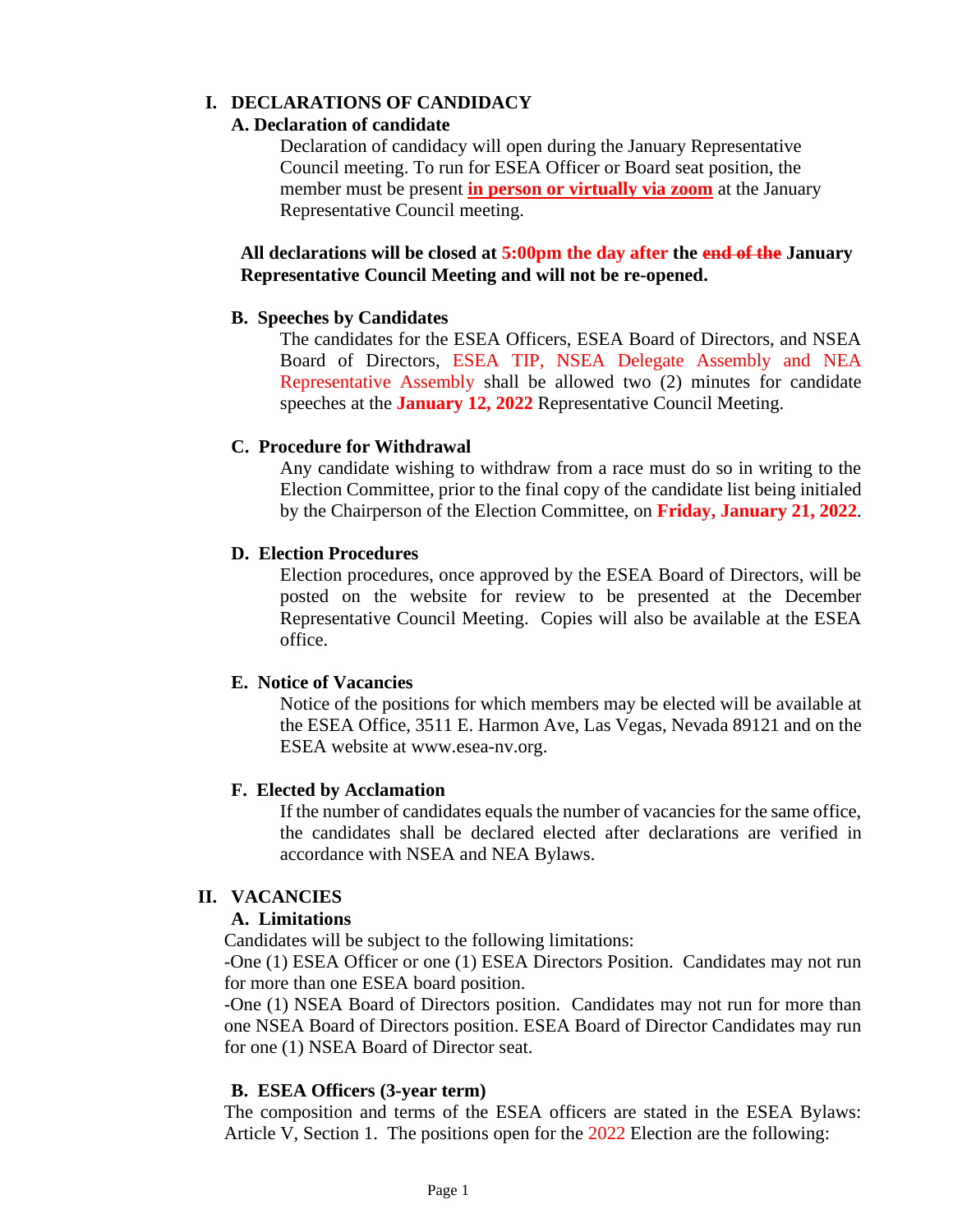#### **President (2022-2025)**

Active membership must be held for at least two consecutive (2) years immediately preceding the declaration to qualify for office of President, Vice-President, and Secretary/Treasurer. (Article V, Section 2, Bylaws).

Election as an ESEA Officer includes being elected as a delegate to NSEA Delegate Assembly and NEA Representative Assembly. (Article V, Section 7, Bylaws).

#### **C. ESEA Board of Directors (3-year term)**

<span id="page-3-0"></span>The composition and terms of the ESEA Board of Directors are stated in the ESEA Bylaws: Article VI, Section 1. The positions open for the 2022 Election are the following:

> **Health Occupation/Security Director (2022-2025) Operations Director (2022-2025) Skilled Trades Director (2022-2025) Technical Director (2022-2025) Transportation Director (2022-2025)**

Active membership must be held for at least two (2) years immediately preceding the declaration to qualify for Board of Directors. (Article VI, Section 2, Bylaws)

#### **D. NSEA Board of Directors (3-year term)**

<span id="page-3-1"></span>The composition of the NSEA Board of Directors is stated in the NSEA Bylaws: Article VI, Section 1. The positions open for the 2022 Election are:

> **Seat #2 (2022-2025) Seat #3 (2022-2025)**

Only individuals who became ESEA members prior to December 1, 2019, are eligible to run for these positions.

#### **E. ESEA Delegates to NSEA Delegate Assembly (2-year term)**

<span id="page-3-2"></span>The composition of the Delegate Assembly is based on the membership of each local affiliate. ESEA is entitled to one (1) delegate per each seventy (70) members, or major fraction thereof. Delegates elected in 2021 will serve the second year of their term in 2022. All remaining delegate seats will be filled in the 2022 Election.

Sitting NSEA State Board of Directors are automatic Delegates to Delegate Assembly and their names should not appear on the ballot.

Only individuals who became ESEA members prior to December 1, 2019, are eligible to run for this position.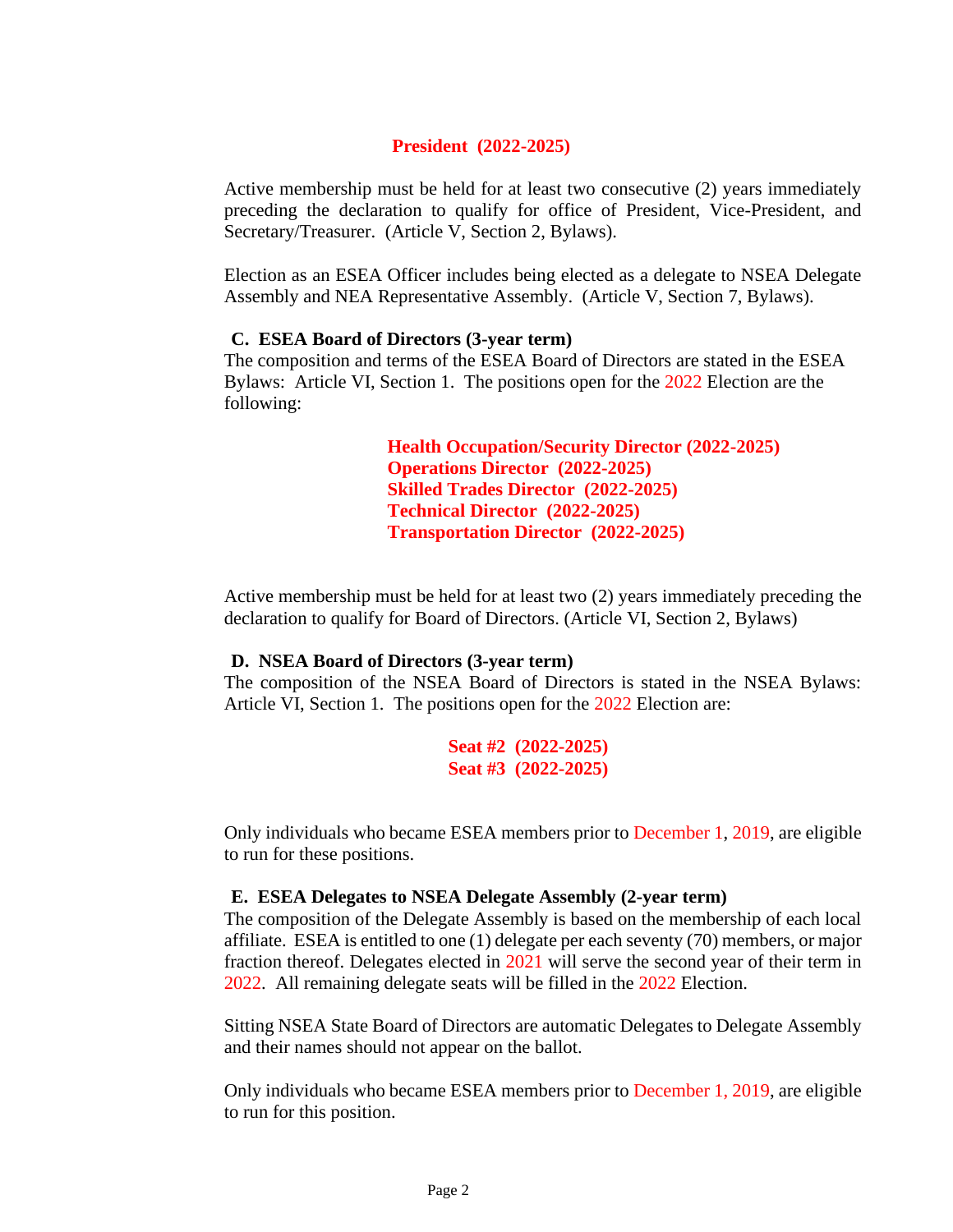#### <span id="page-4-0"></span>**F. Alternate Delegates to the NSEA Delegate Assembly**

- 1. Alternate Delegates to fill possible vacancies shall be elected at the same time delegates are elected. After the number of delegate positions for NSEA Delegate Assembly are filled from the 2022 Election, candidates who filled a declaration form prior to the close of declaration at the January Representative Council Meeting will be ranked from the greatest number of votes to the least number of votes. The candidate receiving the greatest number of votes shall be the first (1st) alternate, the candidate receiving the second (2nd) greatest number of votes shall be the second (2nd) alternate, and so forth, until all alternate delegate seats are filled.
- 2. When a delegate is unable to attend a meeting of the NSEA Delegate Assembly, the first (1st) alternate shall attend, if the first (1st) alternate is unable to attend, the second (2nd) alternate shall attend and so forth until all delegate positions are filled.
- 3. If the delegate is unable to attend a meeting of the NSEA Delegate Assembly because of uncontrollable circumstances (as determined by the NSEA Board of Directors) the delegate may resume service in the term of office to which the delegate was elected, commencing at the next meeting of the NSEA Delegate Assembly.
- 4. To attend the NSEA Delegate Assembly as an alternate, your name must appear on that year's ballot.

#### **G. NSEA Delegates to NEA Representative Assembly (2-year term)**

<span id="page-4-1"></span>NSEA funds elected state delegates based on percentage of membership. NSEA will determine how many delegates will be funded. Delegates will be ranked by highest to lowest votes. Delegates will be funded for the first  $(1<sup>st</sup>)$  year and second  $(2<sup>nd</sup>)$  year of their two (2) year terms, should funds permit.

Only individuals who became ESEA members prior to December 1, 2019, are eligible to run for this position.

#### <span id="page-4-2"></span>**H. ESEA Delegates to the NEA Representative Assembly (2-year term).**

The composition of the Representative Assembly is based on the membership of each local affiliate. The ESEA is entitled to one (1) delegate per each 150 NEA Active members, or major fraction thereof. ESEA will fund the President, Vice-President, and Secretary/Treasurer as delegates to the NEA-RA. ESEA may fund additional elected local delegates for the 2022 NEA-RA term. All other delegates who have been duly elected may attend the Representative Assembly on a self-funded basis. NEA-RA will be held in TBD. Only individuals who became ESEA members prior to December 31, 2019 are eligible to run for this position.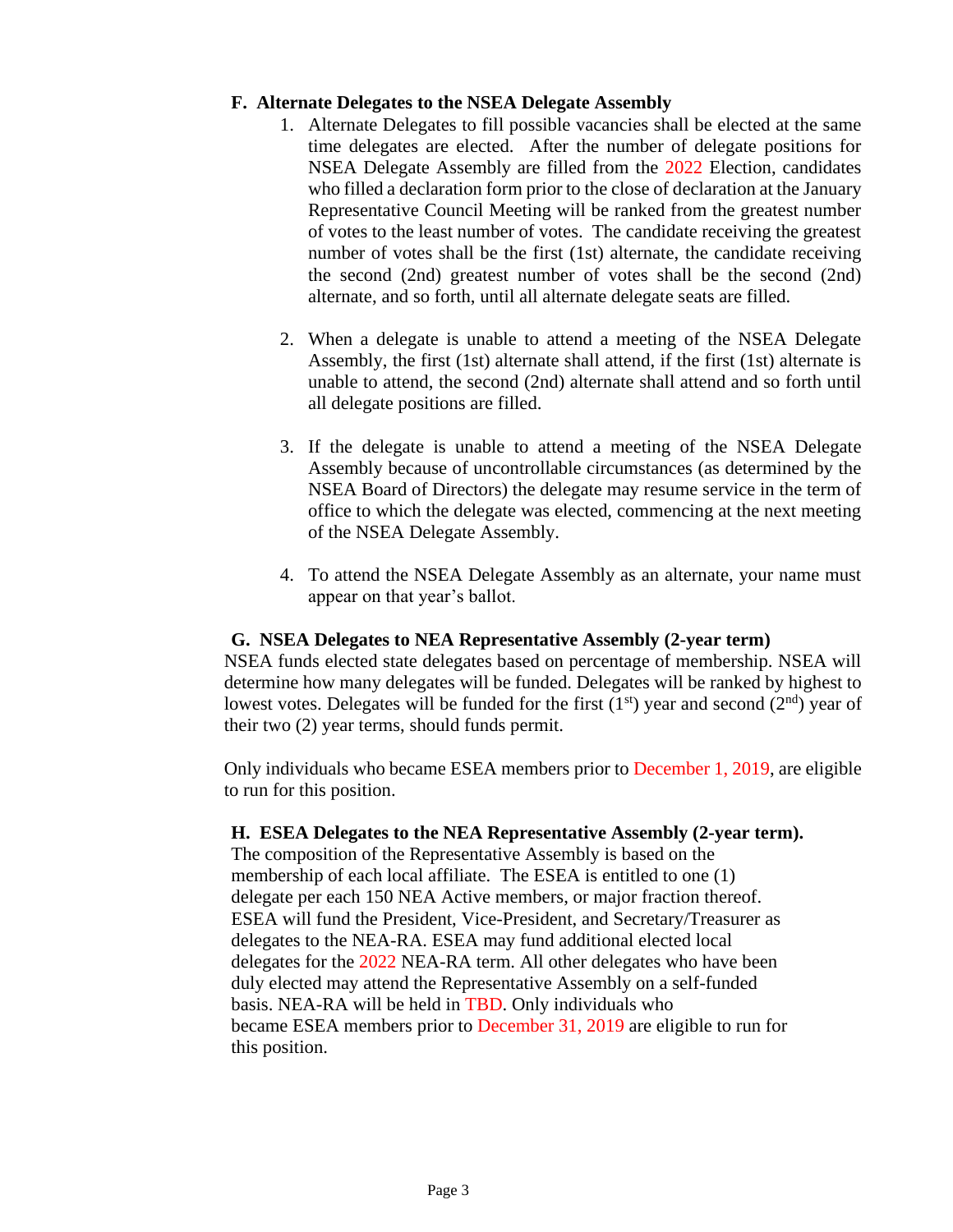#### <span id="page-5-0"></span>**I. Alternate Delegates to the NEA Representative Assembly**

 Local Delegates and State Delegate are elected separately and as such, alternates from each delegation shall fill vacancies accordingly.

- 1. Alternate Delegates to fill possible vacancies shall be elected at the same time delegates are elected. After the number of delegate positions for NEA Representative Assembly are filled for the 2022 Election, candidates who filed a declaration form prior to the close of declaration at the January Representative Council Meeting will be ranked from the greatest number of votes to the least number of votes. The candidate receiving the greatest number of votes shall be the first (1st) alternate, the candidate receiving the second (2nd) greatest number of votes shall be the second (2nd) alternate, and so forth, until all alternate delegate seats are filled. These alternate positions are based on State Delegate and Local Delegate.
- 2. When a delegate is unable to attend a meeting of the NEA Representative Assembly, the first (1st) alternate shall attend, if the first (1st) alternate is unable to attend, the second (2nd) alternate shall attend and so forth until all delegate positions are filled.
- 3. If the delegate is unable to attend a meeting of the NEA Representative Assembly because of uncontrollable circumstances (as determined by the NEA Credentials Committee) the delegate may resume service in the term of office to which the delegate was elected, commencing at the next meeting of the NEA Representative Assembly.
- 4. To attend the NEA Representative Assembly as an alternate, your name must appear on that year's ballot.
- 5. Delegates to the NEA Representative Assembly for the state and local level will each appear in their own area on the ballot and each category will have its own alternate delegate.
- 6. ESEA may provide funding for three (3) officers and highest vote getting local delegates based on available monies. NSEA may provide funding for highest vote getting State Delegates.

#### **J. ESEA Representative to the Clark County NSEA Together in Politics (TIP) Coordinating Council (3-year term)**

CC-NSEA TIP Coordinating Council is a joint organization of ESEA and NEA-SN, in cooperation with NSEA, with the goal of supporting friends of education for elective office. ESEA is entitled to three (3) representatives on the Coordinating TIP Council. **The positions open for the 2022 Election are:**

**TIP #3 (2022-2025)**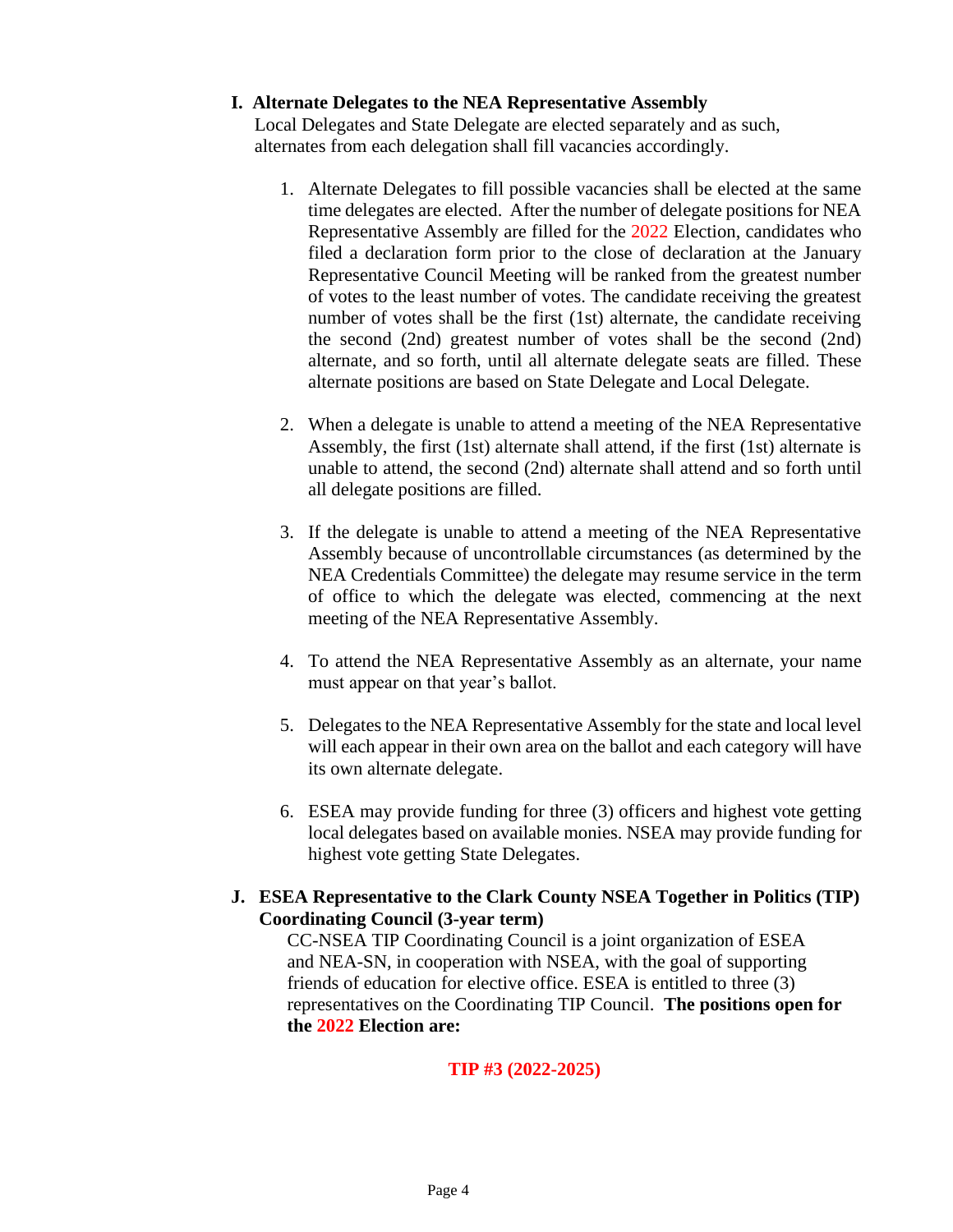## <span id="page-6-0"></span>**III. ELIGIBILITY**

- A. To be eligible to vote, you must be a member on or before the close of the January 12, 2022 Representative Council Meeting. All ESEA active full-time and halftime members are eligible to vote.
- B. To be an NSEA/ESEA funded delegate for NEA Representative Assembly the candidates must be active in ESEA (Association Representative meetings, member of a committee, Union Steward, organizers)

#### **IV. GENERAL CAMPAIGN REQUIREMENTS**

1. Each candidate **MUST** sign and submit a Campaign Affidavit at the January Representative Council Meeting**.** If a Campaign Affidavit is not submitted, you will not be eligible for election.

2. Candidates are responsible for seeing that all campaign workers are aware of and abide by these rules and regulations.

#### <span id="page-6-1"></span>**A. Campaign Period**

For ESEA Officers, ESEA Executive Board Members, NSEA Board of Directors, TIP Coordinating Council, NSEA Delegate Assembly Delegates, and NEA Representative Assembly Delegates, the campaign period begins no earlier than six (6) months prior to the end of the term of the respective position and terminates on the day and time voting end.

#### <span id="page-6-2"></span>**B. Campaign Revenues and Expenditures**

1. Campaign revenues shall be defined as financial contributions and goods and/or services in-kind made available to the candidate by groups or individuals within and outside Nevada.

2. Campaign expenditures shall include costs connected with printing material that directly advance the position of the candidate on issues pertaining to the office being sought; mailing of said material; socials; expenditures of the official campaign committee (committee members and candidates), including travel, lodging and meals; and giveaways including, but not limited to, buttons; favors and so forth. No resource paid for by dues money and no portion of dues money collected at the local, state or national levels shall be used to promote the candidacy of any individual for an ESEA office.

#### **C. Campaign Activities**

<span id="page-6-3"></span>Campaign activities shall include those activities (i.e., speeches, phone calls, receptions, personal visits, press interviews, and radio and TV appearances), which contribute to the candidate's attempt to persuade the voting membership of their merits in the pursuit of the office in question. Accordingly, money spent to promote, implement, or publicize any of these activities must be reported as a campaign expenditure. Expenditure report is due by the second Friday of April.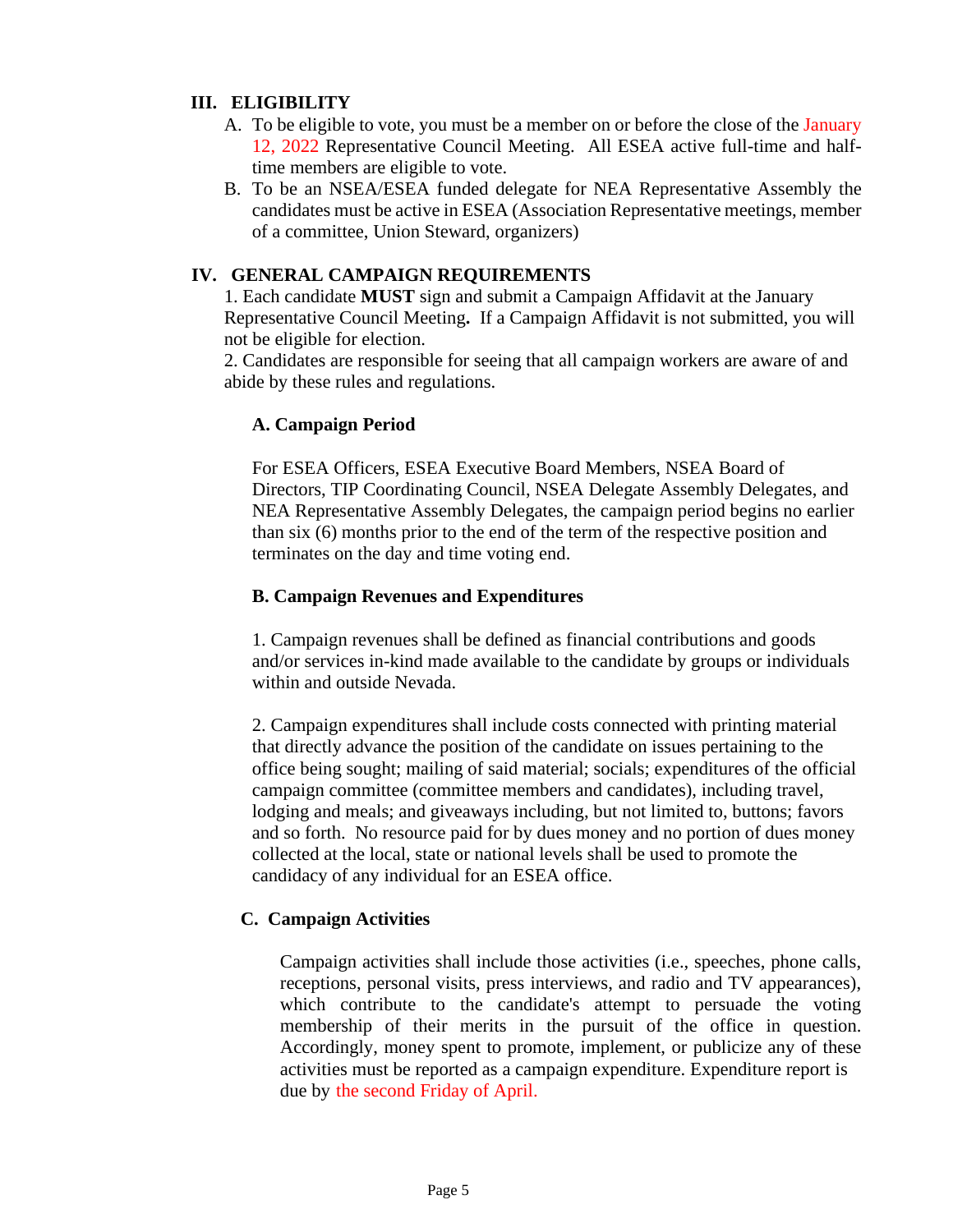## <span id="page-7-0"></span> **D. Campaign Materials**

Campaign materials shall include social media, posters, brochures, biographical sketches, position papers, or any objects or printed material bearing the name of the candidate or promoting the candidacy of an individual for an ESEA office. Newspaper advertisements, billboards, radio and/or television interviews, or participation in talk shows, the tapes of which may be disseminated to advance the candidate's campaign, shall also fall into the classification of campaign materials. No candidate may have his/her materials prepared by Association staff or printed by or at the Association. No candidate may use materials generated by or at the Candidate Forums sponsored by ESEA to further their campaign.

#### **No usage of the ESEA logo or brand is permitted on all campaign materials. Usage of ESEA logo will forfeit the right to have your materials posted anywhere.**

No campaign materials are to be displayed or distributed during any ESEA meetings. However, campaign materials may be distributed after ESEA meetings. Campaign material may be posted on the election Bulletin Board at ESEA by the Election Committee only.

#### **E. Campaign Material Identification**

All campaign materials must carry an identification of source and sponsorship.

#### **6. Role of Elected Leaders in Candidate Elections Campaign**

- <span id="page-7-1"></span>a. Elected officers, Directors, and/or Executive Board members at local, state and national levels retain their rights as members to participate in the affairs of the organization, including supporting and working on behalf of candidates for office. Campaign activities may not occur during official Association functions and may not involve the expenditure of Association funds at any level – local, state or national. Officers, Directors, and/or Executive Board members may not campaign on time that is paid for by the Association.
- b. An ESEA elected officer in his or her official capacity shall not carry any reference of an election for an ESEA office unless the reference is a notice of the elections or a report on an item of business at a meeting of the Association Representative Council, Executive Board, or other official ESEA meetings.
- c. Candidates that are committee members, organizers, volunteers and Stewards retain their member rights to participate in the affairs of the organization, including supporting and working on behalf of candidates for office. Campaign activities may not occur during official Association functions and may not involve the expenditure of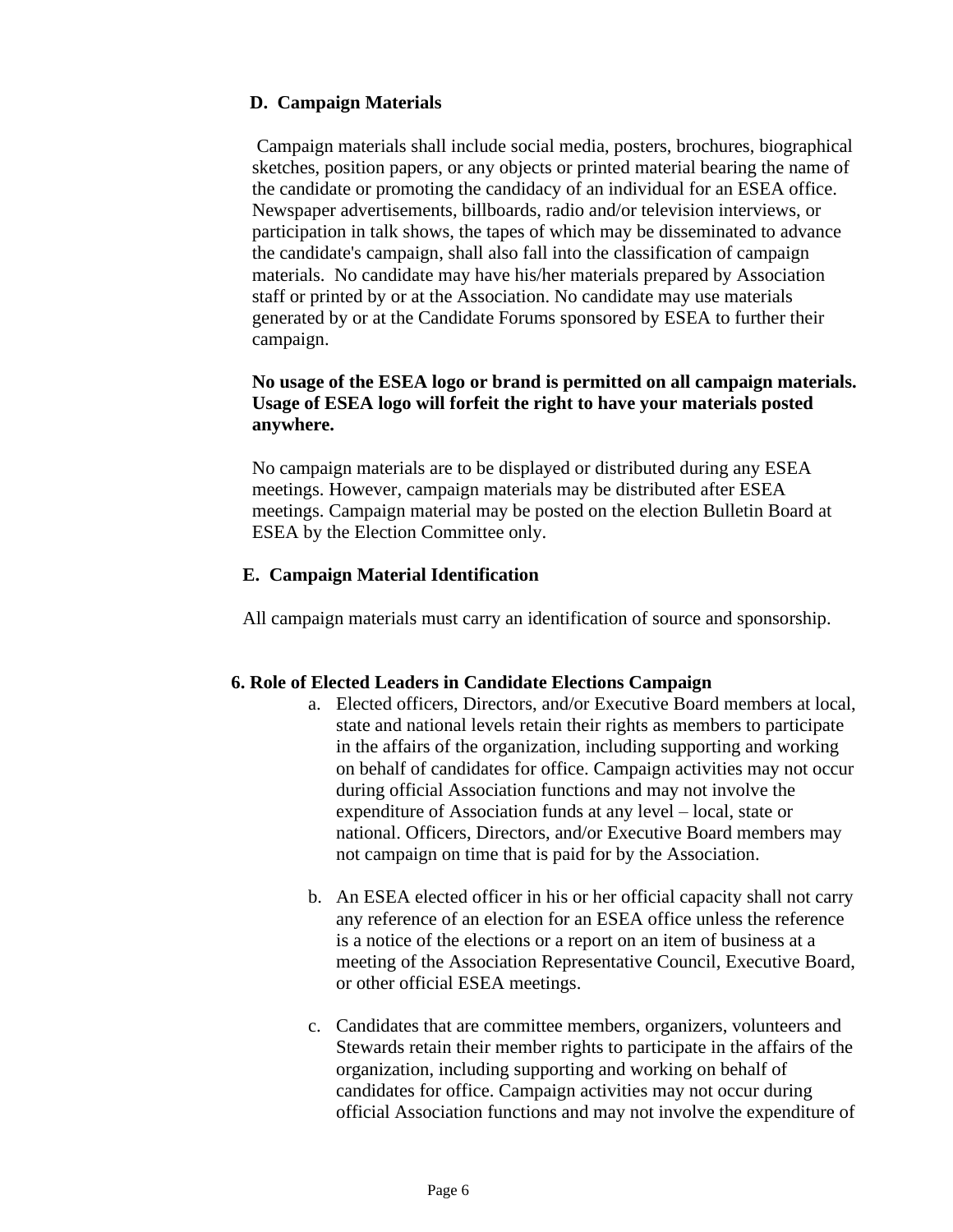Association funds at any level – local, state or national. Candidates may not campaign on time that is paid for by the Association.

#### <span id="page-8-0"></span>**V. ASSOCIATION RESOURCES AVAILABLE TO CANDIDATES**

**NOTE:** While ESEA makes every effort to have the most up-to-date membership address information on record; the candidate understands that the post office may return mail to ESEA's mailing address and that neither ESEA nor the ESEA Elections Committee bears any responsibility for such returned items.

#### <span id="page-8-1"></span>**A. Mailing Labels and Lists**

1. Upon request of any candidate the ESEA shall provide to the candidate mailing labels (at actual cost) of the ESEA members eligible to vote for the candidate's office. Labels must be affixed to the material at the ESEA office during the hours of 8:00 a.m. - 4:30 p.m., under ESEA supervision and mailed from that office at the candidate's expense. The candidate is not entitled to nor will be provided with the home or work phone numbers or e-mail addresses of ESEA members.

**The Association will provide mailing labels as stated above at the candidate's cost.** 

2. A two and a half  $(2 \frac{1}{2})$  weeks written notice is necessary to provide any mailing labels. Labels can be requested after the ESEA Board of Directors approve the Election Policies and Procedures at their December meeting.

3. All requests of a candidate for ESEA member or Site Representative mailing labels shall be submitted to the **Staff Liaison** Election Committee Chair.

4. ESEA will not provide, upon request to the Elections Committee Chair, a work site mailings list of ESEA members including name, job family and email in an electronic Excel format for candidates. Lists can be requested after the ESEA Board of Directors approve the Election Policies and Procedure at their December meeting.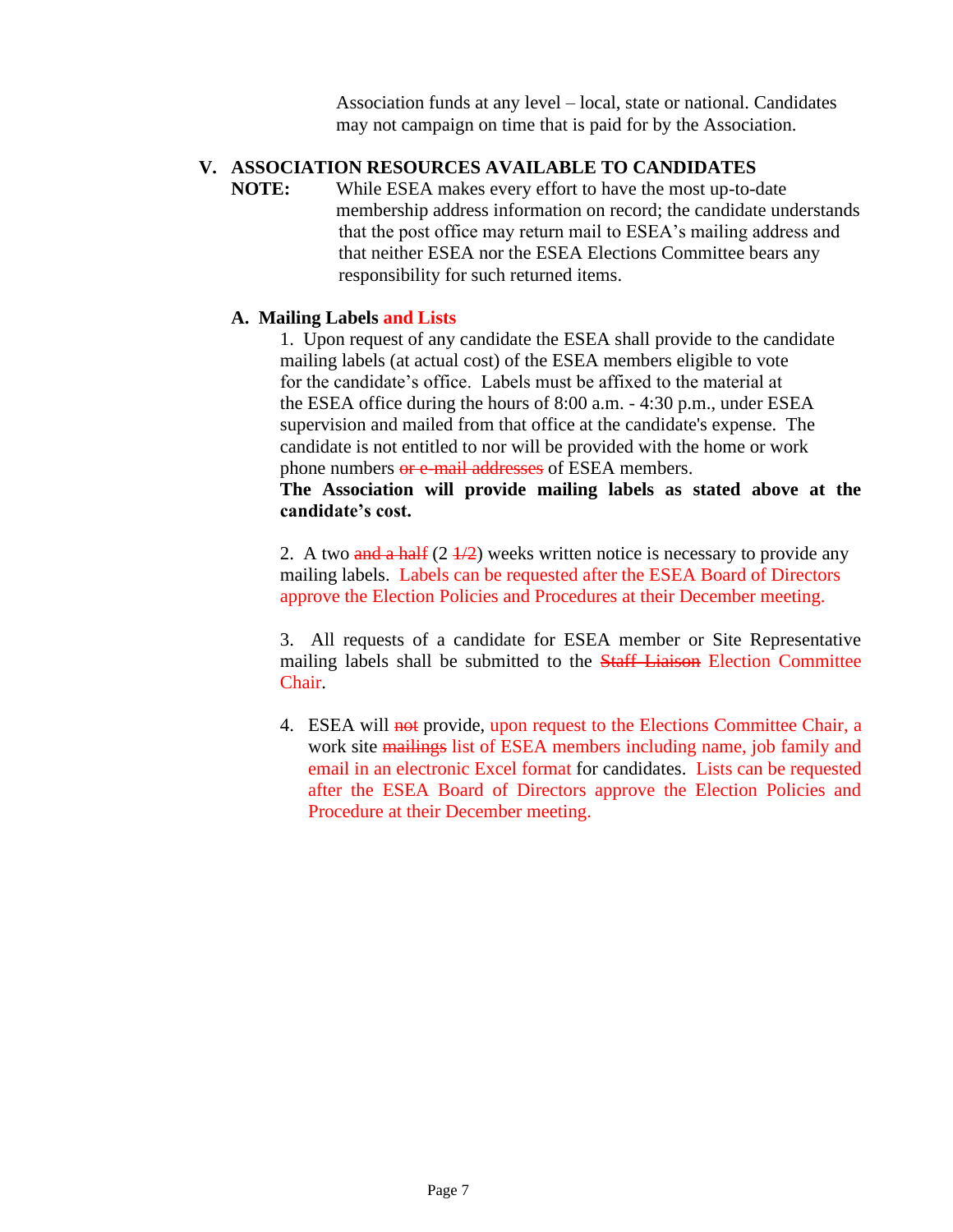#### **B. ESEA Election Announcements**

Announcement in the ESEA Election via website and posted at the ESEA office. Candidates who have filed a Declaration Form and Candidate Affidavit to run for ESEA Officer, ESEA Board of Directors, and NSEA Board of Directors, ESEA TIP, NSEA Delegate Assembly and NEA Representative Assembly may submit a photograph and typed campaign statement and the Candidate Affidavit. The Election Committee shall publish the photograph and campaign statement on the website and will be posted at the ESEA office. Up to 100 words, (excluding a, an, the). All words exceeding the 100-word limit will be deleted. **ALL CAMPAIGN STATEMENTS SUBMITTED MUST BE TYPED, NO HAND WRITTEN STATEMENTS WILL BE ACCEPTED.** The campaign statement and photograph are due in the ESEA Office or by email to [eseavote@gmail.com](mailto:eseavote@gmail.com) no later than 5:00 p.m. on Friday, January 21, 2022. Any campaign statement or photograph received after 5:00 p.m. on January 21, 2022, will not be posted. Paid advertisements for political campaigns shall not be accepted by the ESEA. No flyers or statements will be posted until the candidate has complied with the Election Policies and Procedures.

#### <span id="page-9-1"></span><span id="page-9-0"></span>**VI. ELECTION PROCEDURES**

#### **A. Conduct of Elections**

The conduct of all elections of the ESEA offices shall be the responsibility of the Elections Committee. All complaints about the conduct of candidates and/or their campaign workers during the campaign/election process **must be submitted in writing by complainant in person** to the Elections Chairperson, signed, and dated with accompanying **documentation** (photos, signed witness statements with last 4 of their social) before any investigation of same is undertaken by the Election Committee. Such complaints must be submitted no later than five (5) working days after the alleged misconduct has been observed and/or reported of a candidate. A challenge is at the expense of the complainant. ESEA has the right to recover ESEA's legal fees if the challenge is unfounded.

#### <span id="page-9-2"></span>**B. Questions**

**All questions pertaining to the policies and procedures of the election must be submitted in writing to the election committee or to the committee's e-mail address at: eseavote@gmail.com.**

#### **C. Preparation of Electronic Voting**

<span id="page-9-3"></span>The Election Committee shall prepare the ballots containing the names of all certified candidates. The following requirements shall be observed in the preparation of the ballot:

1. The names of all candidates shall appear on the voting website in alphabetical order by last name.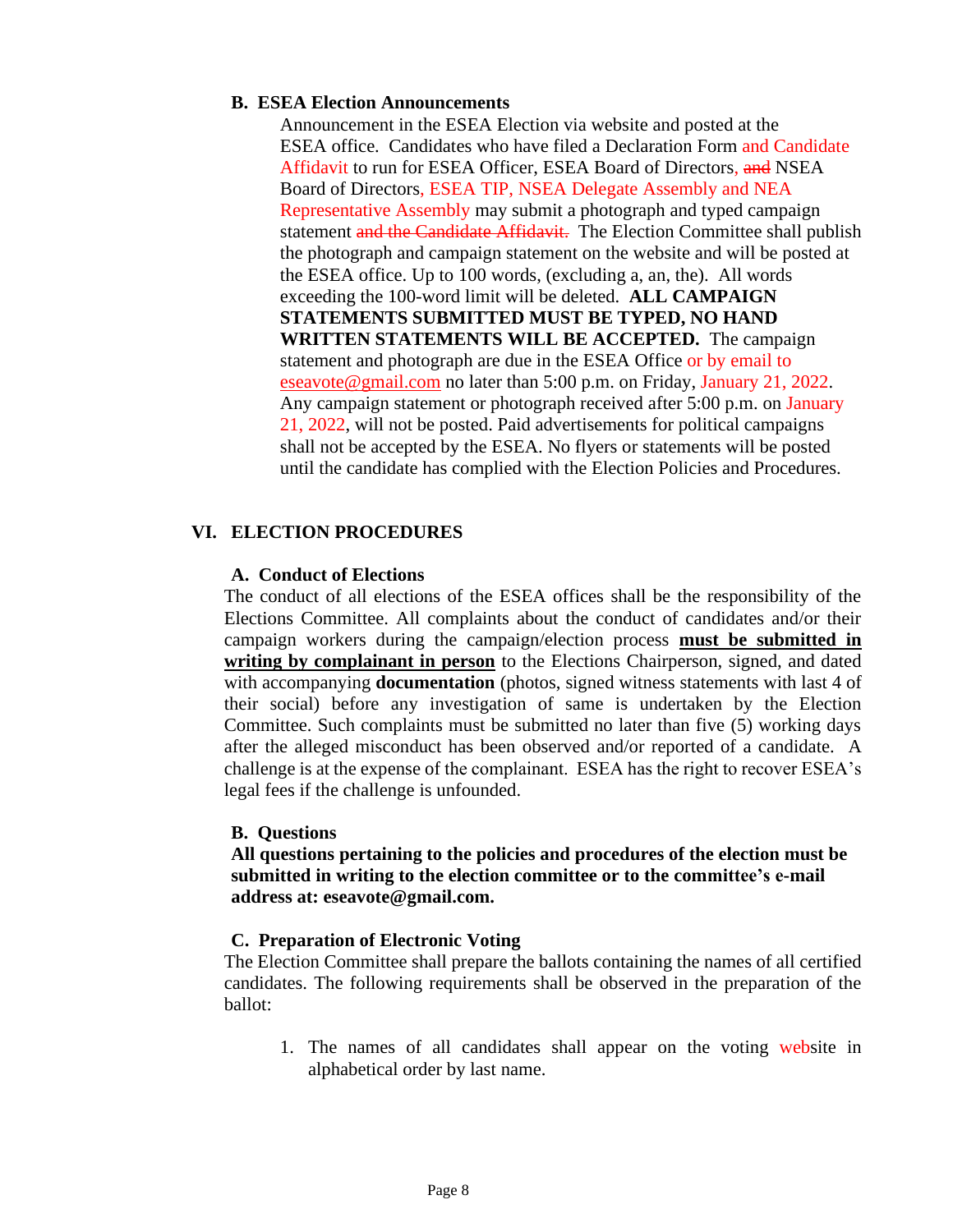- 2. The voting website shall not identify the source of any nominators, indicate endorsing parties, or contain any information that might be construed as prejudicial; such as a candidate's capabilities, prior service, or present or previous office(s) held.
- 3. The final copy of the candidate list for the voting website shall be proofread and initialed by the Chairperson of the Election Committee or his/her designee.
- 4. The voting website will not contain any campaign materials.
- 5. If a member's name appears on the voting website for ESEA officer, ESEA Board of Directors and/or NSEA Board of Directors, that member may serve on the elections committee **excluding the ability to serve as a voting site editor**.

#### <span id="page-10-0"></span> **D. Secret Balloting**

- 1. Members shall be elected by secret vote for each individual office.
- 2. Voting website procedures should be so devised that the person expressing a choice cannot be identified with the choice expressed.

#### **E. Polling Procedures**

All parties will comply with the provisions of NRS 293.740 (attached) as it pertains to conduct at the polling place.

#### **F. Voting**

- 1. Declarations open January 12, 2022 and closes at 5:00pm January 13, 2022**.**  Each Candidate must sign the Campaign Affidavit.
- 2. January 21, 2022 is the deadline for written statements, photos, and printed materials to be received in the ESEA Office or by email to [eseavote@gmail.com](mailto:eseavote@gmail.com) no later than 5:00 PM, if running for positions of ESEA Officers, ESEA Board Directors and NSEA Board Directors. Each Candidate must sign the Campaign Affidavit and have their flyers approved, **NO EXCEPTIONS.**

#### *VOTING PROCEDURE TO BE DETERMINED BY THE ELECTION COMMITTEE*

- 3. Voting will be held electronically and will commence by the end of January 2022.
- 4. Election results will be calculated on the last day of voting in February 2022 at the ESEA office. The results will be displayed at the ESEA office, and on the ESEA website at www.esea-nv.org.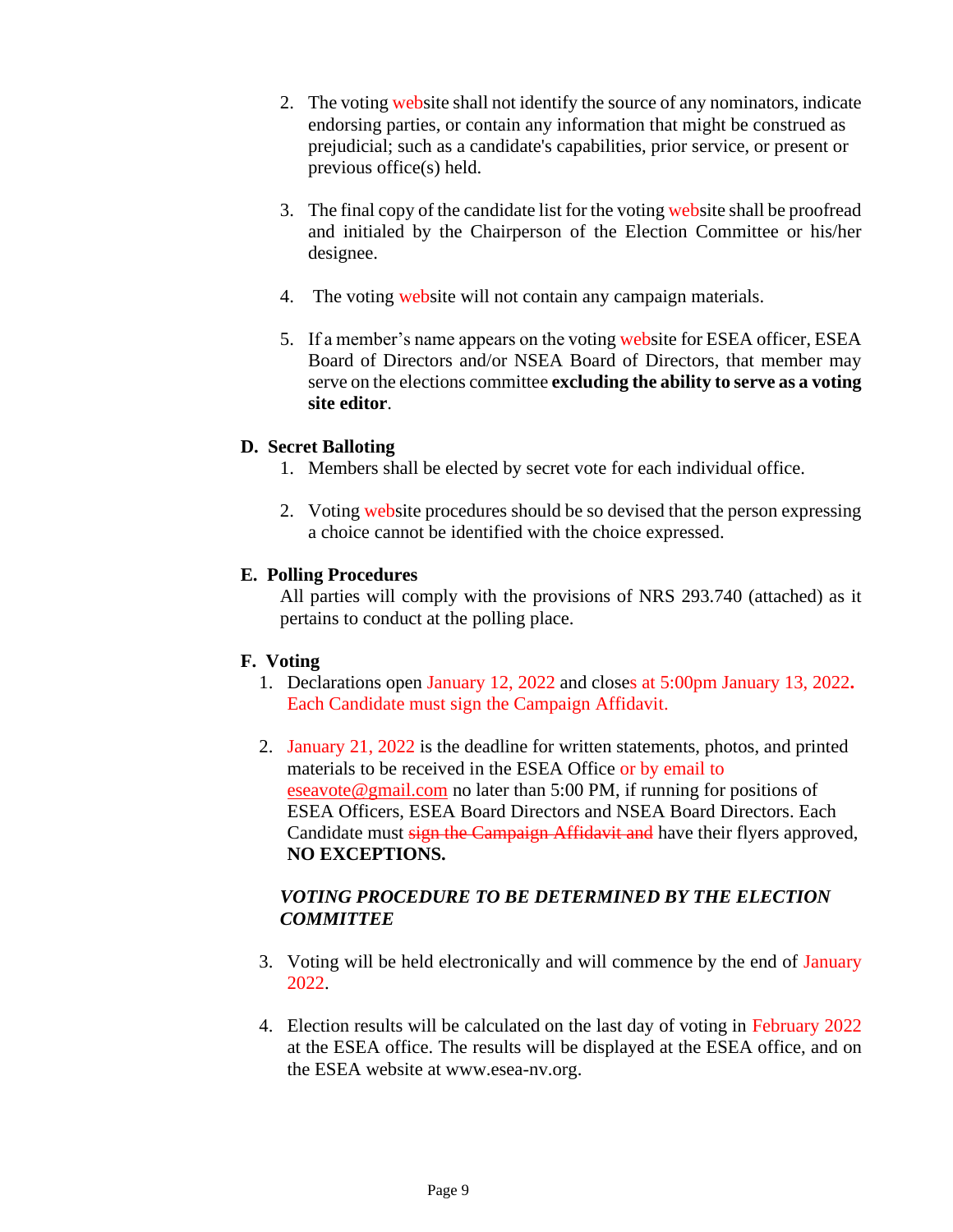- 5. Voting for election runoff will be held electronically and will commence by the end of February 2022, if required.
- 6. Election runoff results will be calculated on the last day of voting in March February 2022 at the ESEA office. The results will be displayed at the ESEA office, and on the ESEA website at www.esea-nv.org.

#### **VII. TABULATION OF ELECTION RESULTS**

**A.** Winners of positions for ESEA Officers, ESEA Board of Directors and NSEA Board of Directors will be determined by a majority (ex: 10 votes  $\div$  2 = 5, therefore, 6 votes would win; 11 votes  $\div 2 = 5\frac{1}{2}$ , therefore, 6 votes would win) of valid votes cast. Winners of positions for ESEA Delegates to the NEA Representative Assembly, NSEA Delegates to the NEA Representative Assembly and ESEA Delegates to the NSEA Delegate Assembly will be determined by a plurality vote.

**B.** Run-off elections for positions determined by majority vote shall be held as necessary. Run-off elections shall mean a voting procedure as follows: In an election, if a candidate has not achieved a majority of the valid votes cast, another election shall be held and the run-off election shall contain a sufficient number of candidates to assure that one more candidate than the position allows are listed. The names will be selected by listing candidates arranged in decreasing order of votes cast in the previous election.

**C.** A run-off election will occur if there is a tie for ESEA Officers, ESEA Board of Directors or NSEA Board of Directors. Standing election procedures will be followed.

**D.** In the event of a tie(s) in delegate elections for NSEA-DA and NEA-RA, the results will be determined by the following procedures:

- 1. On Friday, March 12, February 18, 2022 at 5:00 PM., the delegates and/or alternates involved will meet with the Elections Committee Chairperson and at least one (1) other Elections Committee member at the ESEA office. At that time, a lottery drawing will take place by those delegates and/or alternates involved to assign a binding numerical order of position.
- 2. Such lottery numbers will be drawn by delegates and/or alternates involved in alphabetical order, last name in odd-numbered years, and reverse alphabetical order, last name in even-numbered years. If someone is unable to attend the lottery drawing the Elections Committee Chairperson will draw in his/her stead.

**E.** The Election Committee Chairperson and members will initial the election results.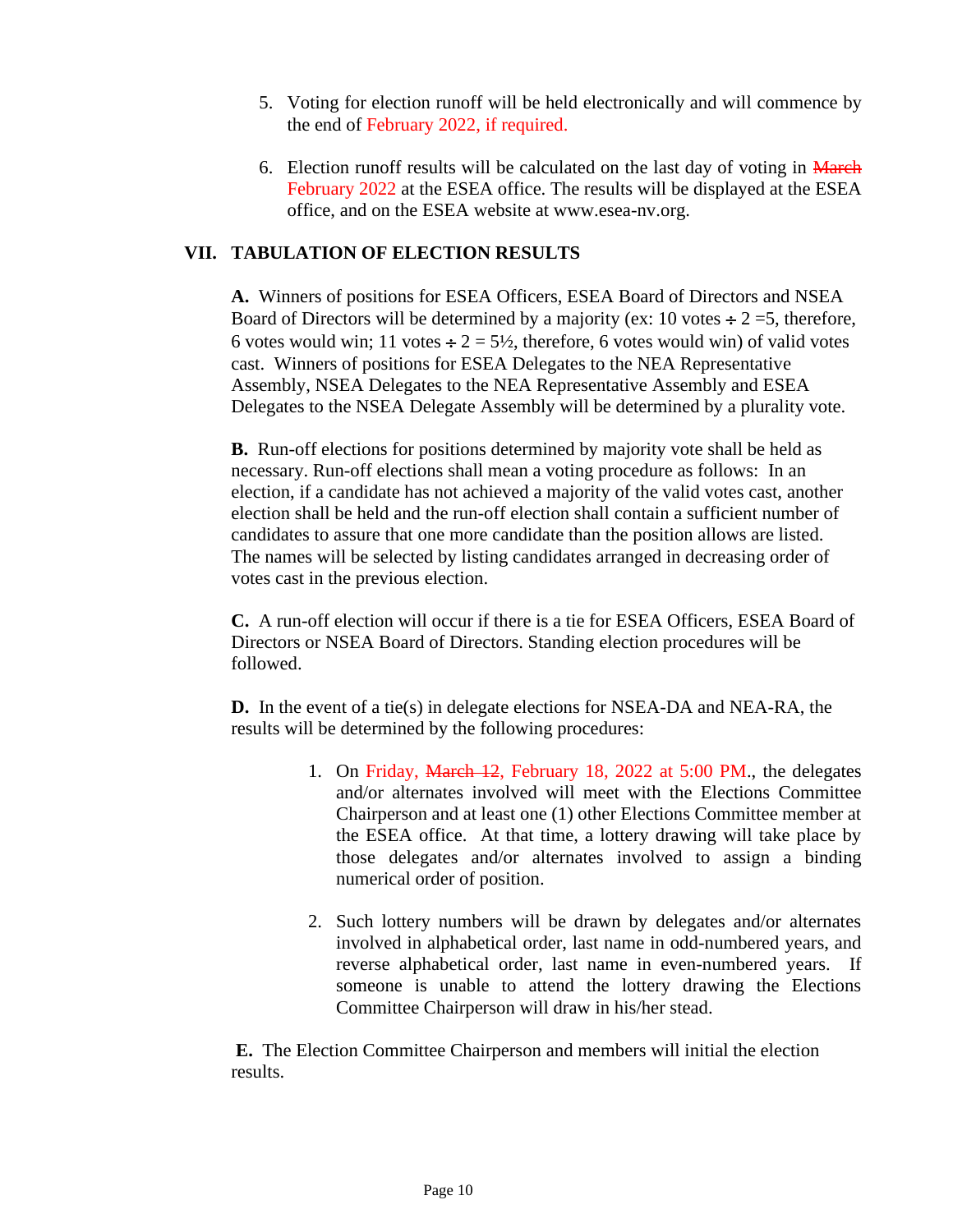**F.** Winners of the ESEA Officer(s), ESEA Board of Director(s) and NSEA Board of Director(s) will be notified by phone/text and/or email. The results of the elections and alternates will also be posted in the ESEA office.

**G.** The election results will be presented to the Board of Directors and the Representative Council during the April Representative Council meeting.

#### <span id="page-12-0"></span>**VIII. ENFORCEMENT PROCEDURES**

**A.** Candidates who fail to comply with the election policy and procedure forfeit placement on the voting site.

**B.** If the Election Committee finds that an alleged violation of a campaign regulation is in fact true, the Committee will direct immediate cessation of the irregular practice.

**C.** The Committee shall report to the ESEA Board of Directors, prior to any declarations or elections, whether any candidate has violated the election rules and regulations. Disputed elections shall be appealed to the ESEA Election Committee and may be referred by the Committee to the ESEA Legal Counsel.

**D.** Any reports of Campaign/election irregularities must be presented in writing by complainant in person to the Chairperson of the Election Committee assigned and dated with accompanying documentation (photos, signed witness statements with last 4 of social) no later than five (5) working days after the alleged misconduct has been observed and/or reported of a candidate.

**E.** A challenge to the election shall be filed in writing by complainant in person to the Chairperson of the Election Committee signed and dated with accompanying documentation (photos, signed witness statements with last 4 of social) no later than five (5) working days after the counting of the ballots. A challenge is at the expense of the candidate. ESEA has the right to recover ESEA's legal fees if the challenge is unfounded.

**F.** If either the challenger or the challenged party believes that any member of the Election Committee should not be involved in the processing of the challenge because of a conflict of interest, he/she may file a written request for disqualification with the ESEA Board of Directors, indicating the nature of the alleged conflict. The ESEA Board of Directors shall consider the request for disqualification before the Election Committee may consider the substance of the challenge.

**G.** The Election Committee shall take such steps, as it deems appropriate to prepare for the ESEA Board of Directors a written report of the relevant facts regarding any challenge or any report of election/campaign irregularities**.**

- 1. Removal of candidate's/candidates' names from voting site.
- 2. Censure of a member for wrongful election practices
- 3. Suspension of a member's right to seek or hold office for a specific length of time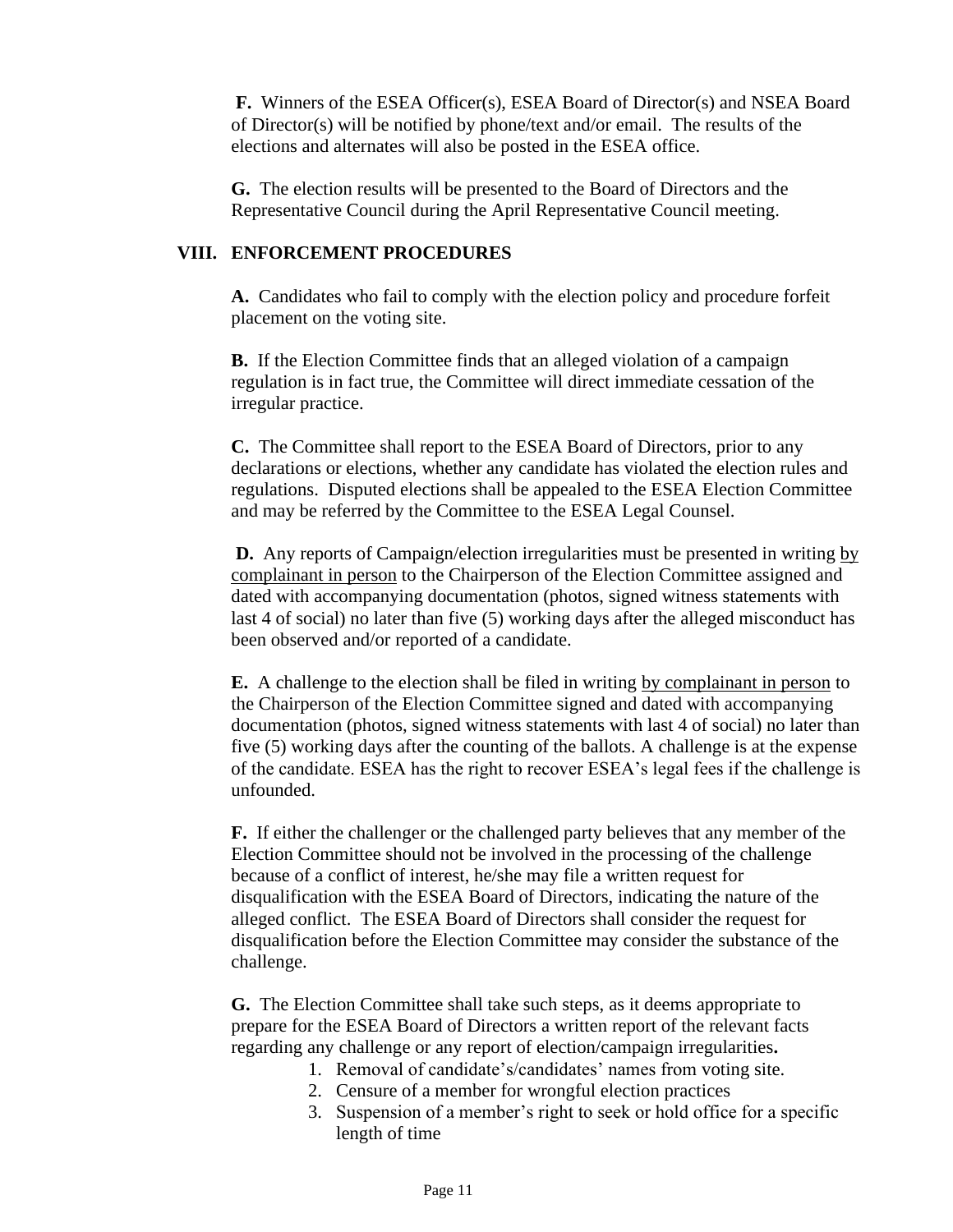- 4. Complete rejection of any and/or all charges and/or challenges
- 5. Any other action that the Election Committee deems appropriate
- 6. Denial of a candidate assuming an office or position for which they have won an election

**H.** Such written report regarding election challenges and/or election/campaign irregularities shall be remanded to the ESEA Board who may referred to the attorney for a legal opinion provided in writing to the Election Committee and the ESEA Board.

**I.** Pursuant to the Election Committee investigation and review of the legal opinion, the Election Committee shall render a written decision to the ESEA board, **which is final and binding**.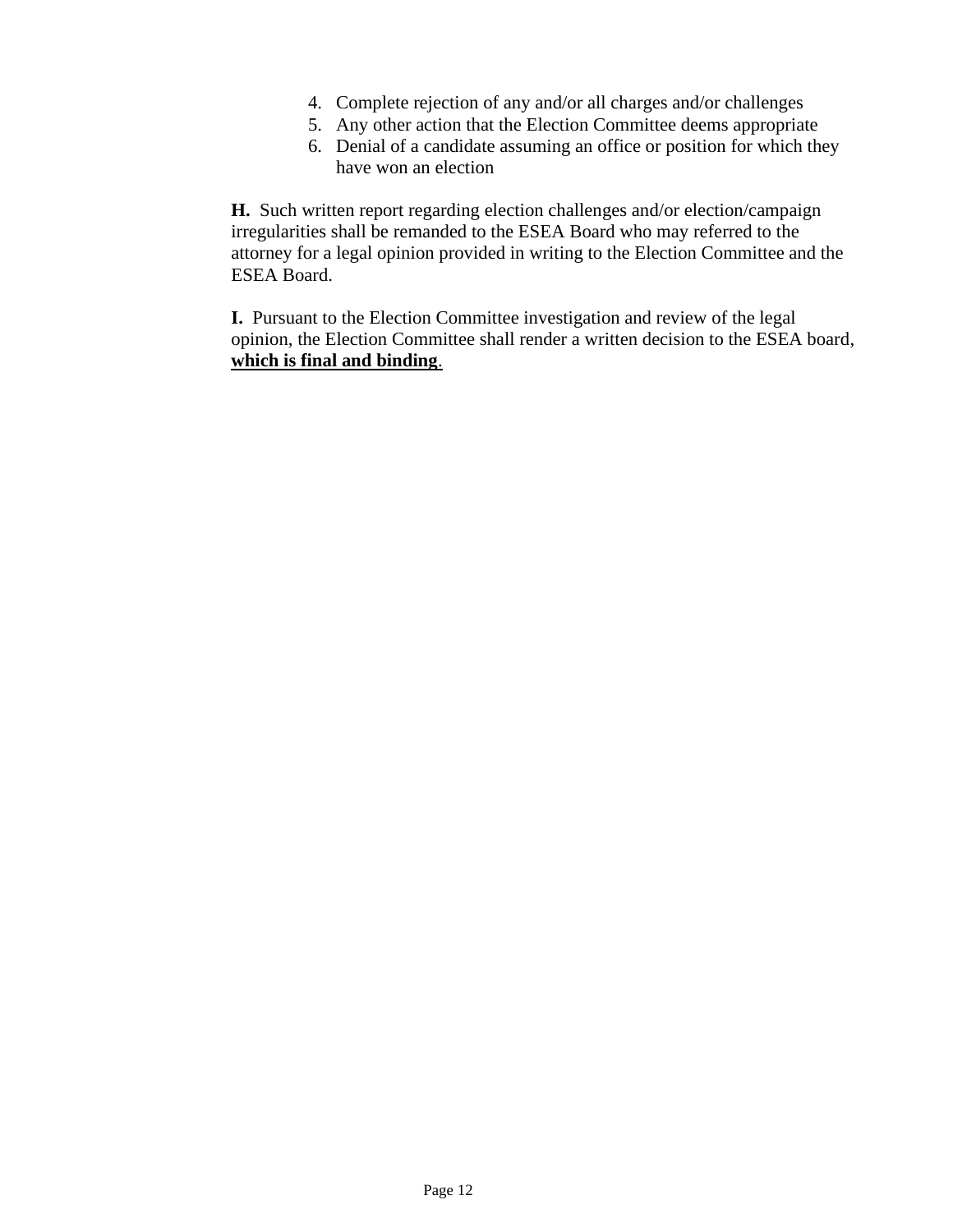#### <span id="page-14-0"></span>**NRS 293.740 Soliciting votes and electioneering inside polling place or within certain distance from polling place prohibited; penalty.**

1. Except as otherwise provided in subsection 2, it is unlawful inside a polling place or within 100 feet from the entrance to the building or other structure in which a polling place is located:

(a) For any person to solicit a vote or speak to a voter about marking his ballot.

 (b) For any person, including an election board officer, to do any electioneering on Election Day. The county clerk or registrar of voters shall ensure that, at the outer limits of the area within which electioneering is prohibited, notices are continuously posted on which are printed in large letters "Distance Marker: No electioneering between this point and the entrance to the polling place."

 2. The provisions of subsection 1 do not apply to the conduct of a person in a private residence or on commercial or residential property that is within 100 feet from the entrance to a building or other structure in which a polling place is located. The provisions of subsection 1 are not intended to prohibit a person from voting solely because he is wearing a prohibited political insigne and is reasonably unable to remove the insigne or cover it. In such a case, the election board officer shall take such action as is necessary to allow the voter to vote as expediently as possible and then assist the voter in exiting the polling place as soon as is possible.

3. Any person who violates any provision of this section is guilty of a gross misdemeanor.

 4. As used in this section, "electioneering" means campaigning for or against a candidate, ballot question or political party by:

 (a) Posting signs relating to the support of or opposition to a candidate, ballot question or political party;

 (b) Distributing literature relating to the support of or opposition to a candidate, ballot question or political party;

 (c) Using loudspeakers to broadcast information relating to the support of or opposition to a candidate, ballot question or political party;

 (d) Buying, selling, wearing or displaying any badge, button or other insigne which is designed or tends to aid or promote the success or defeat of any political party or a candidate or ballot question to be voted upon at that election;

 (e) Polling or otherwise soliciting from a voter information as to whether the voter intends to vote or has voted for or against a particular political party, candidate or ballot question; or

(f) Soliciting signatures to any kind of petition.

 (Added to NRS by 1963, 1382; A 1967, 863; 1973, 872; 1977, 464; 1987, 1169; 1989, 2171; 1997, 80)

Reference: http://www.leg.state.nv.us/NRS/NRS-293.html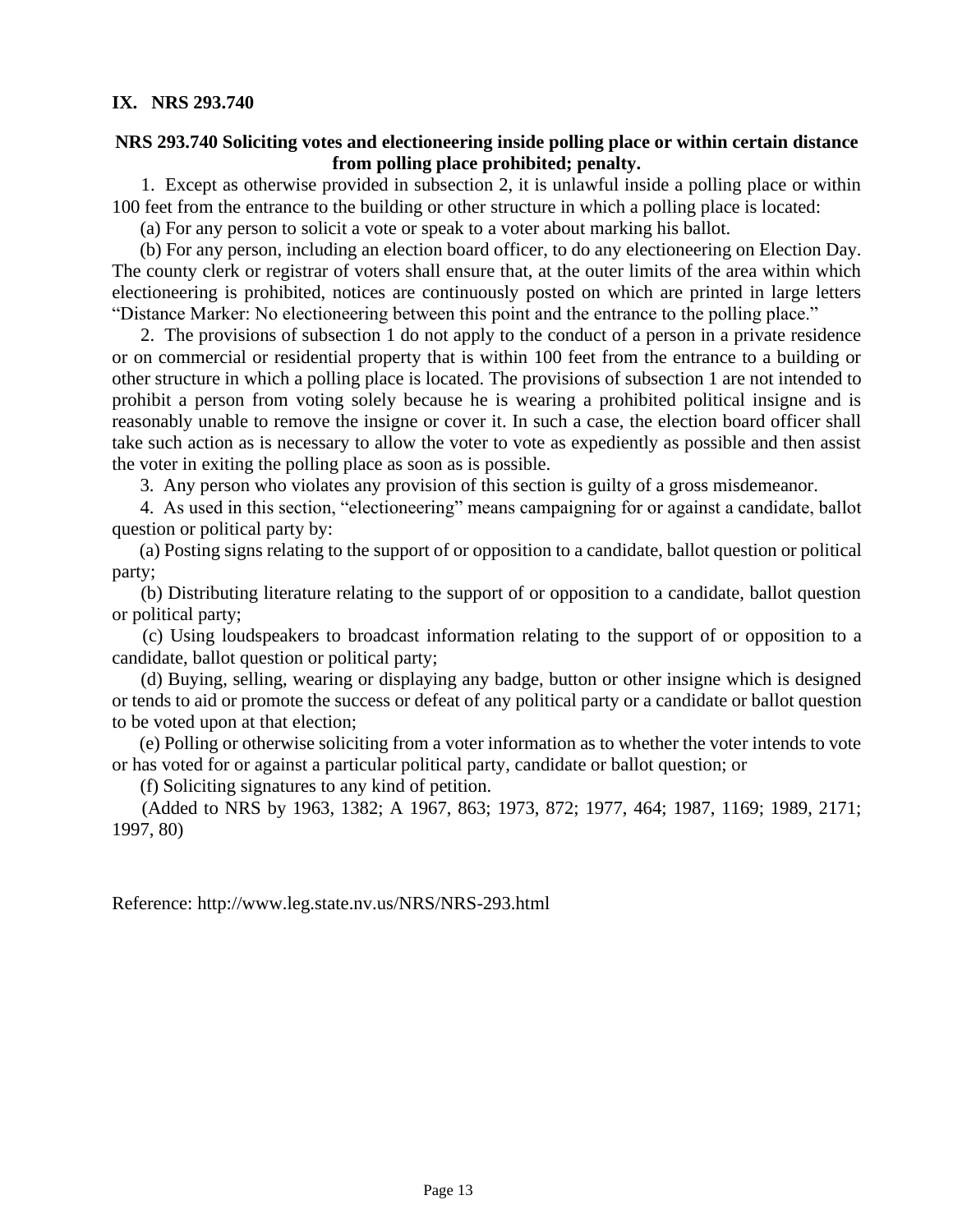Page intentionally left blank